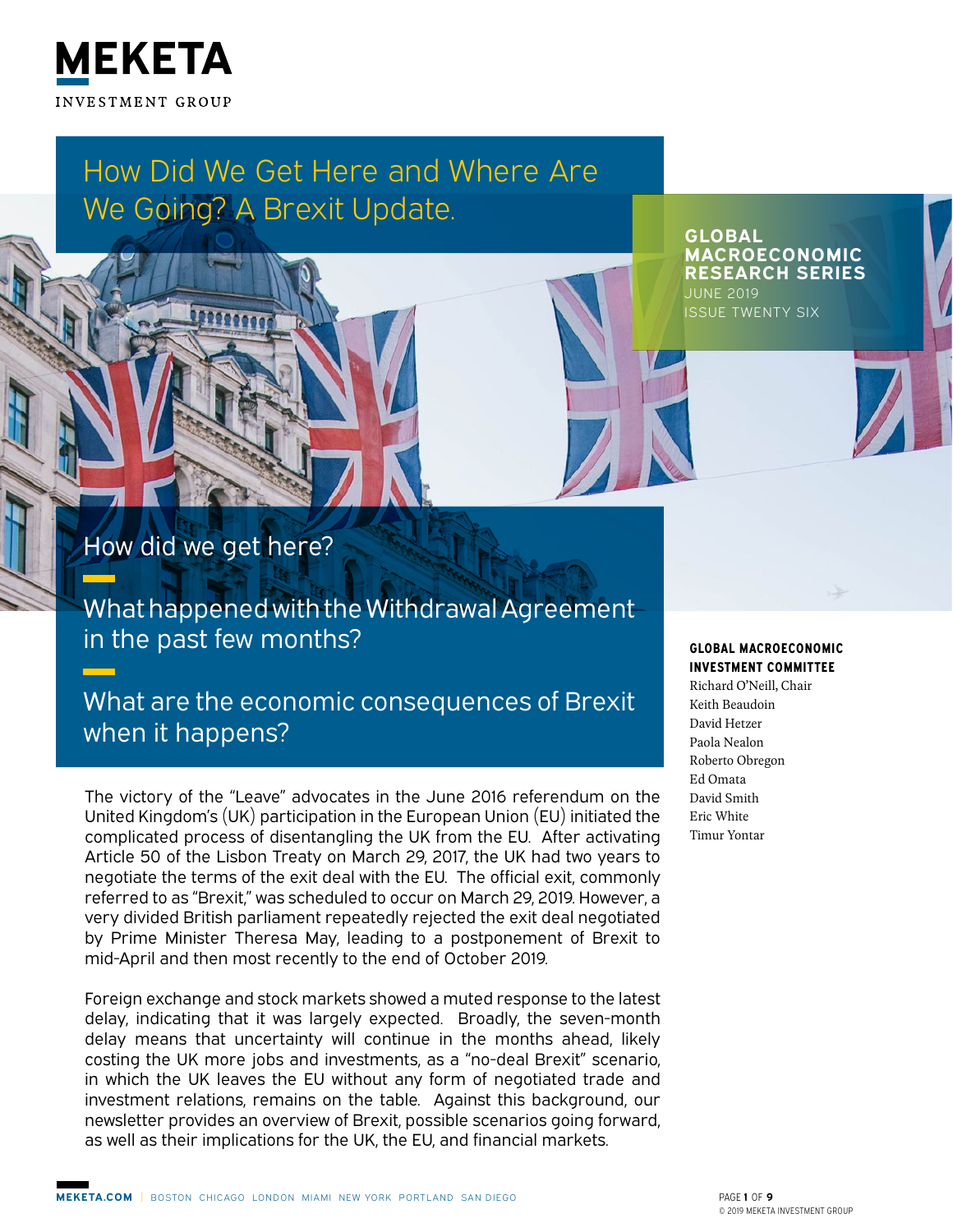## **The negotiation process: how did we get here?**

In the run up to the 2015 Parliamentary elections in the UK, then Prime Minister David Cameron agreed to a referendum asking the British people if they wanted to stay in the EU if his Conservative party, also known as the Tories, won. At the time, his main goal was to gather support from the Euro-sceptic Tories in the elections, which would then enable the UK to pressure the EU and negotiate better terms for the UK's membership (see our note from December 2016). The UK held the Brexit referendum in June 2016. In a surprise result, the "Remain" ticket, supported by PM Cameron, lost by a narrow margin, with England and Wales voting in favor to leave, and Scotland and Northern Ireland voting to remain. The vote launched the UK into the complicated process of leaving the EU after over four decades of membership. Prime Minister May, the successor to Prime Minister Cameron, activated Article 50 of the Lisbon Treaty (which provides for member withdrawal from the EU) in late March of 2017. This marked the beginning of the "Brexit negotiations" between the UK and the EU. Initially, if the UK and EU could not negotiate an agreement within two years, the UK was supposed to immediately leave the EU and all existing agreements with EU countries would cease to apply to the UK.

The focus of the negotiations between the UK and the EU has been to avoid major financial, economic, and legal disruptions that could result from the UK leaving the EU. The UK government and the EU completed a "Withdrawal Agreement" in the fall of 2018, subject to approval by Parliament.

#### **The Withdrawal Agreement**

Unsurprisingly, disentangling over four decades of economic integration and common policies between the UK and continental Europe has been a difficult task. The Withdrawal Agreement is a framework that defines the conditions of this process. This 599-page document focuses on four main areas: money (the division of assets and liabilities, as well as settlement of outstanding debts), citizens' rights, border arrangements and customs (particularly the border between the UK and Northern Ireland), and law (the mechanisms for resolving disputes which is currently vested with the European Court of Justice). The Withdrawal Agreement also establishes a two-year transition period after the UK leaves the EU that gives time for administrations, businesses, and citizens to adapt to Brexit, and allows the UK and the EU to decide on their future relationship. Negotiations on the future relations will commence once the UK has left the EU and will address the long-term relationship between the UK and the EU, in which they will formalize matters such as trade, defense, security, and other issues.

During the transition period of the Withdrawal Agreement, EU law will continue to apply to the UK as if it were a Member State: the UK will remain in the EU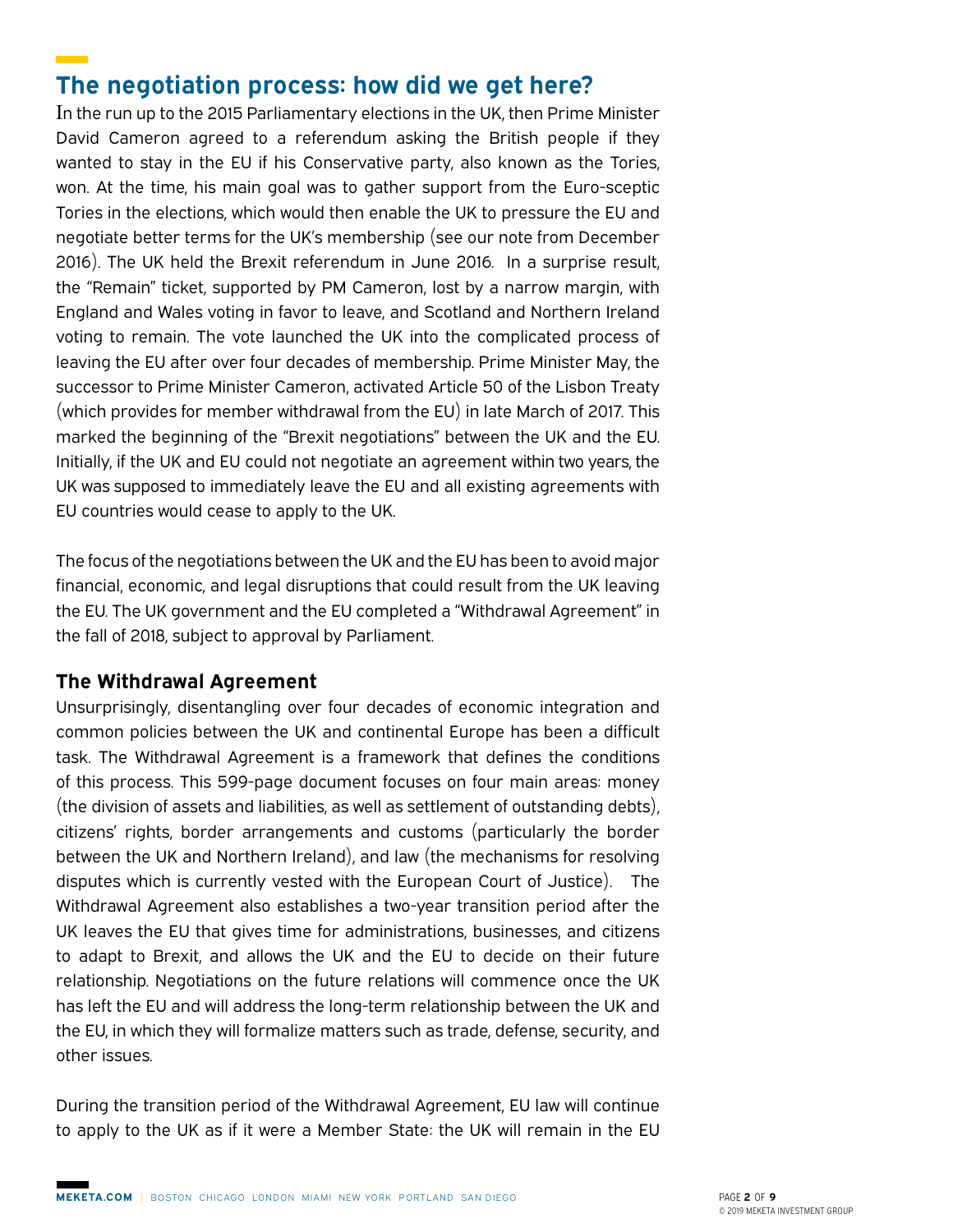Customs Union and the Single Market (with free movements of goods, services, capital and people) and all EU policies and international agreements continue to apply. However, the UK will no longer have representation in EU institutions, agencies, and bodies. The Withdrawal Agreement also defines arrangements applicable at the end of the transition period such as the rights of the over three-million EU citizens living in the UK and over one million UK citizens living in EU countries.

Importantly, the deal includes a protocol on the relations between Ireland and Northern Ireland.<sup>1</sup> The Withdrawal Agreement seeks to avoid a hard border (i.e., one with customs and passport checks) between Ireland and Northern Ireland and to uphold the 1998 Good Friday Agreement that concluded the peace process in Ireland. This protocol has proven to be the most contentious part of the deal and led to the current deadlock situation.

#### **The Irish border headache in a nutshell**

Northern Ireland is part of the UK, while the Republic of Ireland (comprising the southern majority of the island) is an independent country, as well as a member of the EU. The UK split from the EU means that products and people would no longer freely circulate between Northern Ireland and Ireland, whereas currently both enjoy freedom of movement. Furthermore, Brexit would require a proper border crossing the island, which would conflict with the Good Friday Agreement. How to deal with this issue continues to be the main source of tensions. No party in Parliament controls a majority position and several smaller parties, including one in coalition with the Conservative party, strongly oppose any solution.

The option favored by the UK was the creation of a free trade area between the EU and the UK. This approach means that the UK participates in the EU single market for goods only. However, the EU considers the four freedoms of movements (people, goods, services, and capital) as indivisible. While both sides are exploring non-physical border options via the development of new technologies, the Withdrawal Agreement includes a "backstop solution" for Ireland in case the issue remains unsolved by January 2021. Under this backstop solution, the EU's Customs Code, as well as most of the regulations that enable the single market, will continue to apply in Northern Ireland, and a customs agreement between the EU and the rest of the UK would apply until a new agreement can be found.

# **What happened with the Withdrawal Agreement in the past few months?**

In January 2019, the UK Parliament rejected the Irish backstop proposal and as a result the whole Withdrawal Agreement. It mandated the UK government renegotiate the backstop, but the EU refused to reopen the discussion.

<sup>1</sup> It also includes protocols on Gibraltar and the UK military base in Cyprus.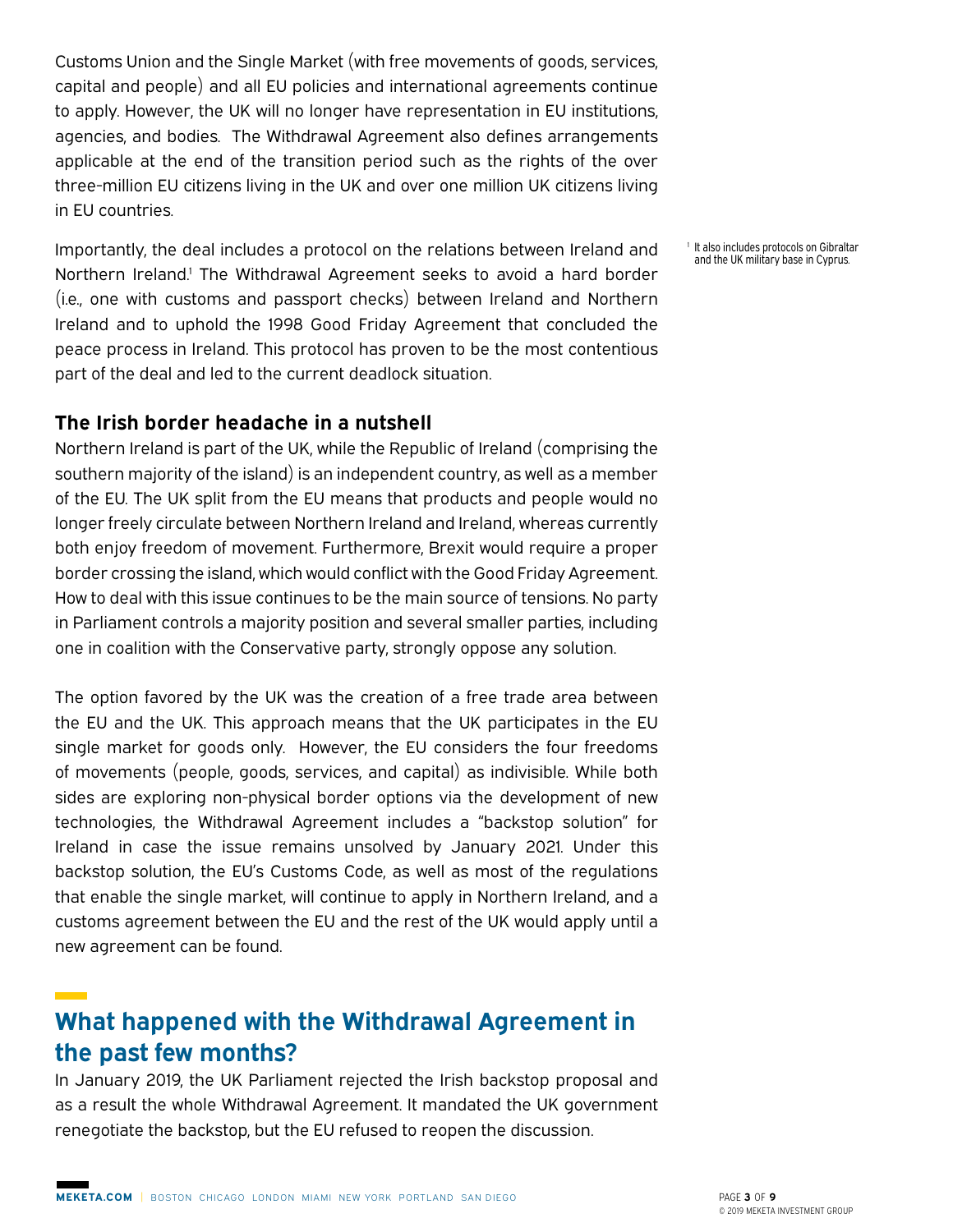In March, the UK government failed twice to get sufficient votes on the Withdrawal Agreement. These votes clearly exposed major divisions among UK Members of Parliament. Lines were drawn between those in favor of leaving the EU without a deal (referred to as a "hard Brexit"), those who want to leave with a deal (referred to as a "soft Brexit"), and those who do not want to leave at all. In April 2019, after the EU agreed to a two-week extension, the UK requested a further extension of Article 50 to avoid the dramatic consequences of a hard/no deal Brexit. The EU approved this additional request and a new deadline is set for the end of October 2019. The EU (especially France, which refused a longer extension advocated by other EU members) argues that there should be no further extensions as they are worried that the UK could block the functioning of the EU from inside if allowed to stay too long. In addition to dampening the economic impact of Brexit, some speculate that the EU has an equally important secondary agenda; specifically, to negotiate terms in such a manner as to discourage other EU members from contemplating a split from the union.

#### **October 31 is the new March 29, at least for now**

Four options remain on the table with no clear frontrunner:

- **→** Soft Brexit: the current Withdrawal Agreement or a re-negotiated similar deal is considered a "soft" Brexit deal, and if the UK Parliament (which previously rejected the current version three times) approves it before October 31, it would commence the transition period.
- **→** Hard/no deal Brexit: the UK cannot approve the Withdrawal Agreement by October 31, 2019.
- **→** No Exit: The UK cancels Brexit any time between now and October 31.
- **→** Another Extension: In addition to these outcomes, there is also the possibility that as they approach another cliff-edge, the UK and the EU will negotiate another extension to the Article 50 period.

#### **The economic consequences of Brexit so far**

The UK's economic growth has already slowed considerably since the 2016 referendum, as reflected in the low business investment and GDP data. (Figure 1) shows that while the UK was growing much faster than the rest of the EU prior to mid-2016, it has weakened since. Additionally, after a period of wait-and-see, business investment slowed down sharply in 2018 (Figure 2). Estimates suggest that the UK's GDP is already 2 to 3 percent lower than where it would have been if no Brexit vote had occurred. The new delay means more months of uncertainty and most likely slower growth.

The impact of Brexit can be felt across the economy and perhaps most notably in the construction sector, which has started to contract due to delayed investment. Additionally, there is evidence that the non-British labor force has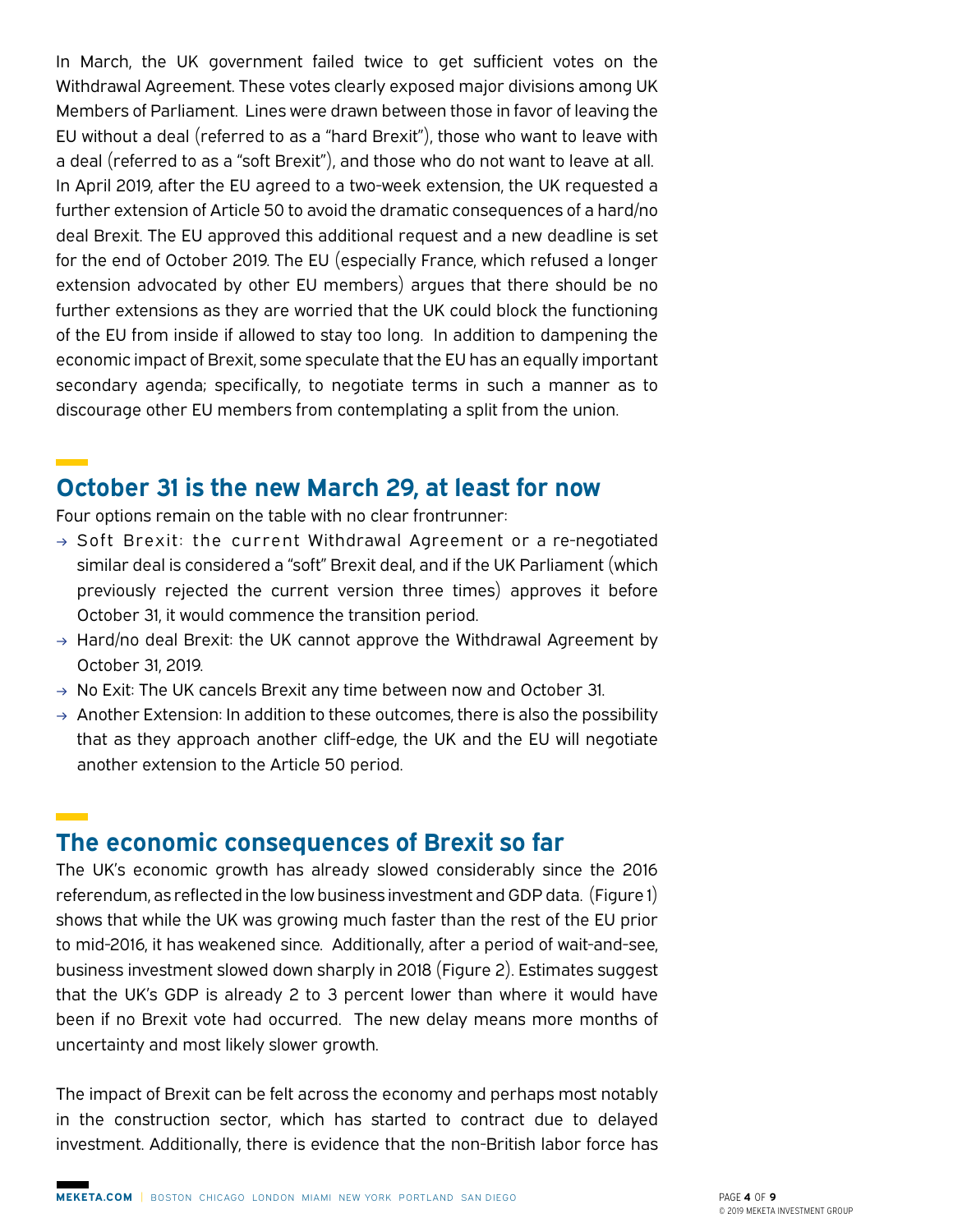started to leave the UK (e.g., in the medical sector where 10% of the workforce comes from other EU countries). Businesses are also relocating or planning to do so. For example, Sony and Panasonic have already moved their headquarters to continental Europe, and several Japanese automakers are shutting down plants. More broadly, according to the Institute of Directors survey, because of Brexit one-third of British companies plan to move at least part of their business abroad or are actively considering it. The EY Financial Services Brexit Tracker<sup>2</sup> found that 23 financial companies have announced a transfer of assets (worth a total of £1 trillion) to other EU countries while 75% of the large banks have announced relocations of operations and/or staff. Moreover, Breinlich et al.  $(2019)^3$  estimate that between June 2016 and early 2018 the number of new investments made by UK firms in EU 27 countries increased by 12% (mostly in the financial sector), while new investments in the UK from the EU 27 declined by 11%.

- 2 The EY Financial Services Brexit tracker monitors the public statements made by 222 of the largest financial services firms with significant operations in the UK across universal banks, investment banks, brokerages, wealth and asset managers, retail banks, private equity firms, insurers and insurance brokers, and FinTechs. It focuses on issues across sub-sectors relating to staffing, domicile, financial impact, policy asks, product changes, remuneration and opportunities.
- <sup>3</sup> See "Voting with their money: Brexit and outward investment by UK firms", Holger Breinlich, Elsa Leromain, Dennis Novy, Thomas Sampson, February 12, 2019, Voxeu.org.

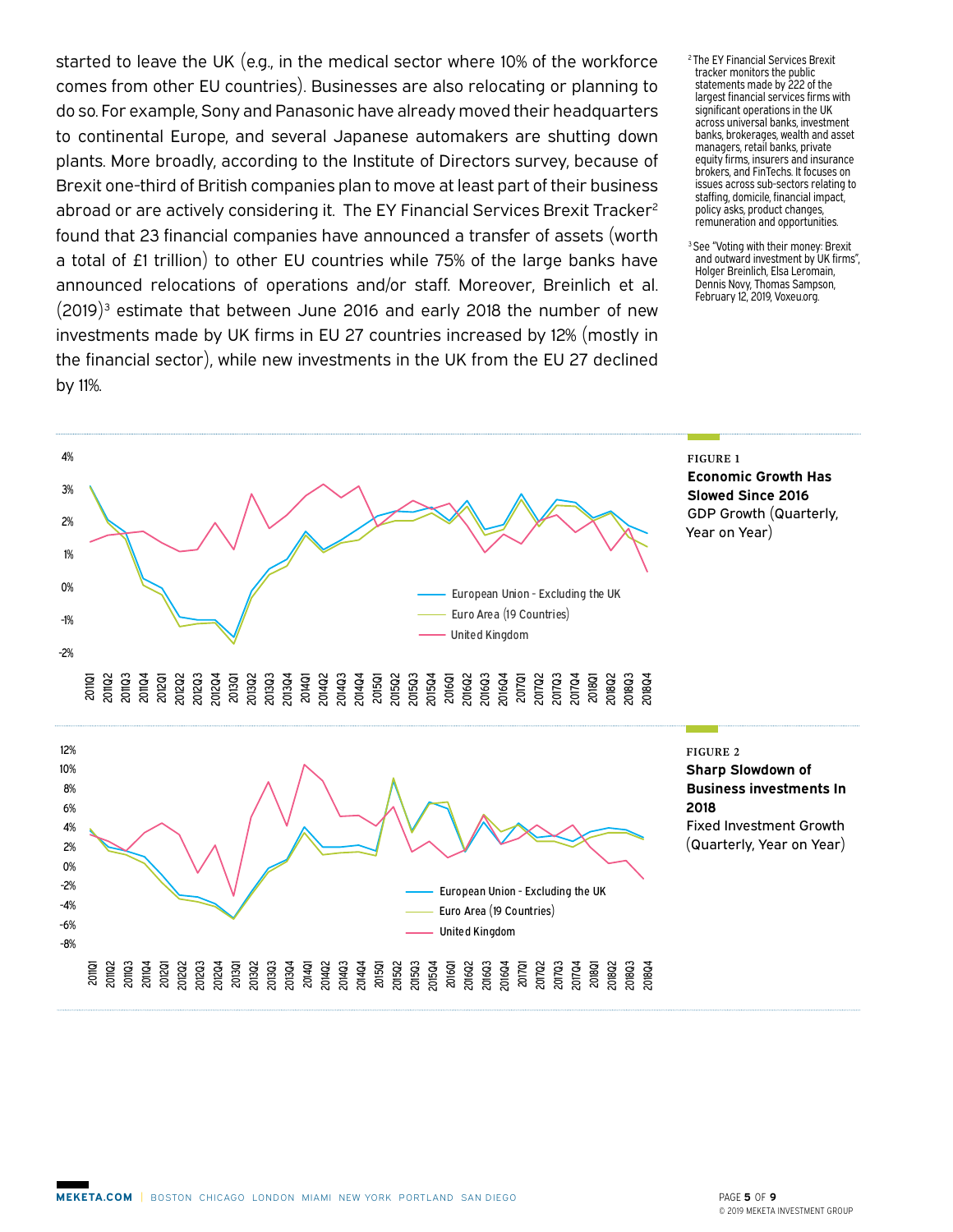Relocations are likely to have a negative short-term impact on companies' business profits due to the costs associated with a move. However, they have weighed the risks of a no deal Brexit and many have decided that relocating makes long-term economic sense, since a hard Brexit could mean a temporary or even long-lasting loss of access to the EU market, both for UK firms and foreign firms that were using the UK as an entry point into the EU.

In a hard Brexit scenario, trade between the UK and the EU would require new inspection and regulatory systems that do not exist yet. In a worst-case scenario, it would result in massive trade disruptions with no trade or very low trade for some time.<sup>4</sup> Even if temporary solutions are found to avoid a worstcase scenario, major changes to long-established supply chains within the EU and the UK have to be expected.

In the financial sector, the main risk of a hard Brexit is the end of "passporting," which would result in UK-based financial institutions losing their ability to sell products and services in the EU. They will instead need a license and regulatory approval or local affiliates to conduct business in the EU.

## **The economic consequences of Brexit when it happens**

The International Monetary Fund has compiled a range of estimates on the impact of Brexit. A "WTO" scenario under which the UK loses preferential access to the EU and adopts World Trade Organization tariffs would result in a GDP 5 to 8 percent lower than in a no Brexit scenario. This estimate may be optimistic, as it does not take into account the initial disruptions. In a scenario where the UK and EU agree on a free trade pact, the cost is expected to be about half the cost of the WTO.5

Even in a soft Brexit scenario where Parliament approves the current Withdrawal Agreement, the conditions for trade and financial activity after the transition period are not yet set. With about 20% of the total manufacturing inputs used by UK companies originating from the EU, any tariff resulting from Brexit would increase manufacturing costs and disrupt supply chains.

The costs to EU members are also expected to be substantial, given the impact on supply chains, especially German ones, but obviously the impact will be lower in a soft Brexit scenario. Compounding the impact is the potential that this event may occur at a time when growth has already slowed in the EU and financial risks are elevated across multiple EU member countries such as Italy and Greece.

4 See "Untangling Brexit", Dennis Snower, Rolf Langhammer, January 7, 2019, Voxeu.org.

5 IMF staff calculations.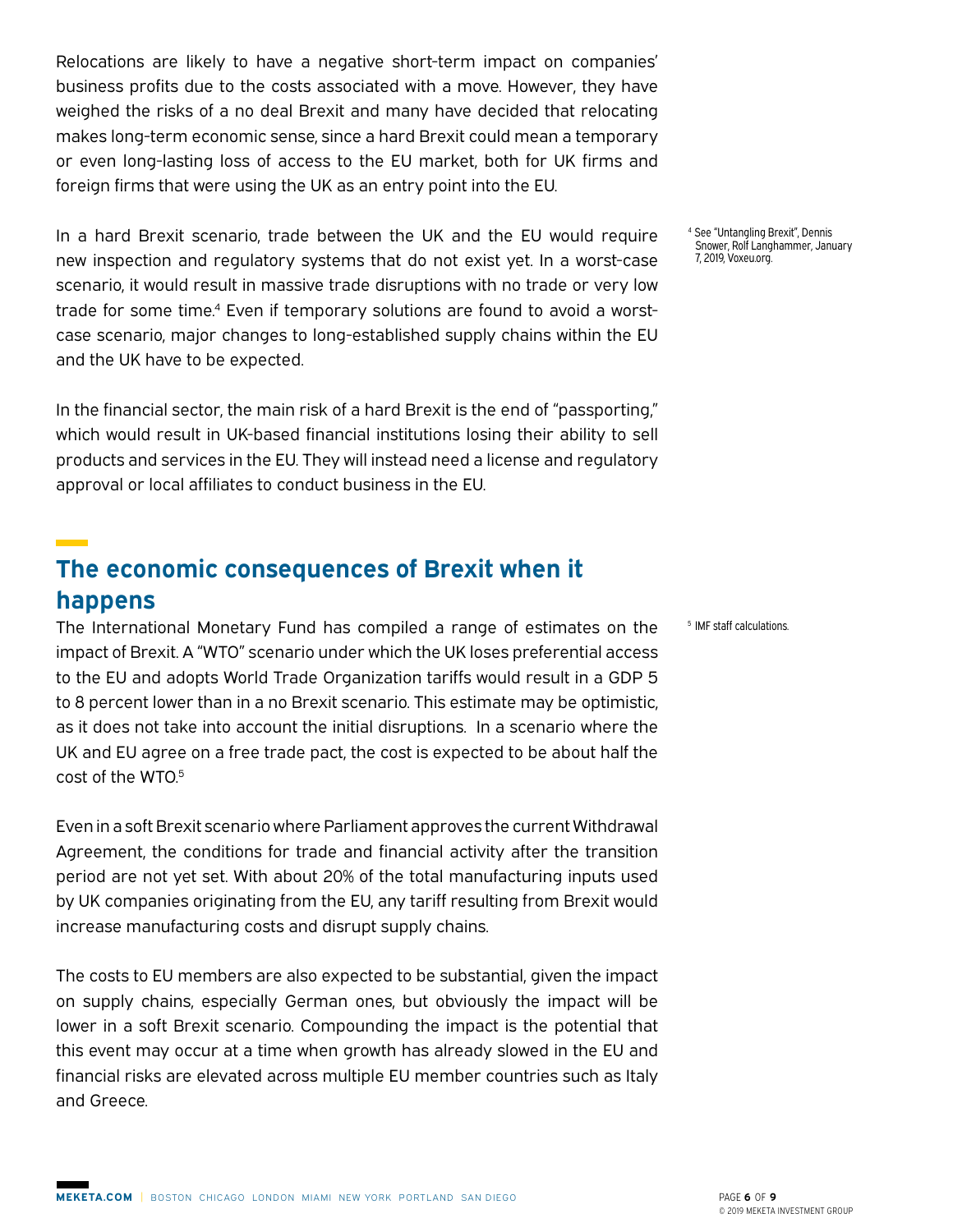The direct trade impact on the United States (US) is likely to be moderate. Although the UK is the United States' fifth largest export market, it only comprises about 3.6% of total US exports. Brexit may even represent an opportunity going forward for US exporters, especially under a no deal scenario. However, as mentioned above, Brexit will negatively affect US companies using the UK as a gateway to free trade with the rest of the EU, at least in the short-term. Currency fluctuations may also affect trade between the US and the UK. For example, if the UK were to leave the EU with no trade deal the British pound sterling would likely drop in value relative to the US dollar and other major currencies. This depreciation could create additional inflationary pressures and weigh on import demand in the UK, impacting the US and others.

A stronger impact could come from the consequences of Brexit on financial markets. The reactions of currency and stock markets to the extension were limited as it was largely expected. The probability of a hard or soft Brexit both remain high while the cancelation of Brexit is less likely. Given the very different economic outcomes that would result from a hard or soft deal, the potential final market impact has the potential of being large. While the market has likely priced in a weighted average of expectations, in the case of a hard Brexit, substantial further repricing is likely with possible liquidity strains, which in turn could precipitate additional selling, trigger significant further asset price moves, and increase overall risks to financial stability.<sup>6</sup> To mitigate these risks, the UK and EU financial authorities have already put in place safety mechanisms, and the current extension will give them more time to strengthen these mitigation tools.

## **Conclusion**

As of this writing, the UK and EU had successfully delayed the Brexit decision until October 31, 2019 without dire economic repercussions. However, cracks are starting to form in the British economy. We expect that business investment will keep slowing and the exodus of non-UK workers will continue, weighing on growth and keeping the pound weak in the near term. A weak pound will result in increased inflationary pressures and could weigh on demand for imports from both the US and elsewhere. Our baseline assumption has been that the UK government will eventually manage to secure parliamentary approval for a Withdrawal Agreement. However, the chance of a hard Brexit remains, which is not reassuring given the large potential negative implications. It is worth noting that during the votes on March 27, the motions posed and votes cast indicate that Parliament is strongly opposed to a no-deal Brexit and other forms of hard Brexit.

Political ramifications from the UK's historic decision to sever ties with the EU continue to unfold. After three years of repeatedly trying but being unable to 6 IMF analysis of intraday liquidity conditions in the 10-year UK gilt market shows some jumps in volatility and liquidity strains around key Brexit events. IMF (2019) Global Financial Stability Report: Vulnerabilities in a Maturing Credit Cycle, April.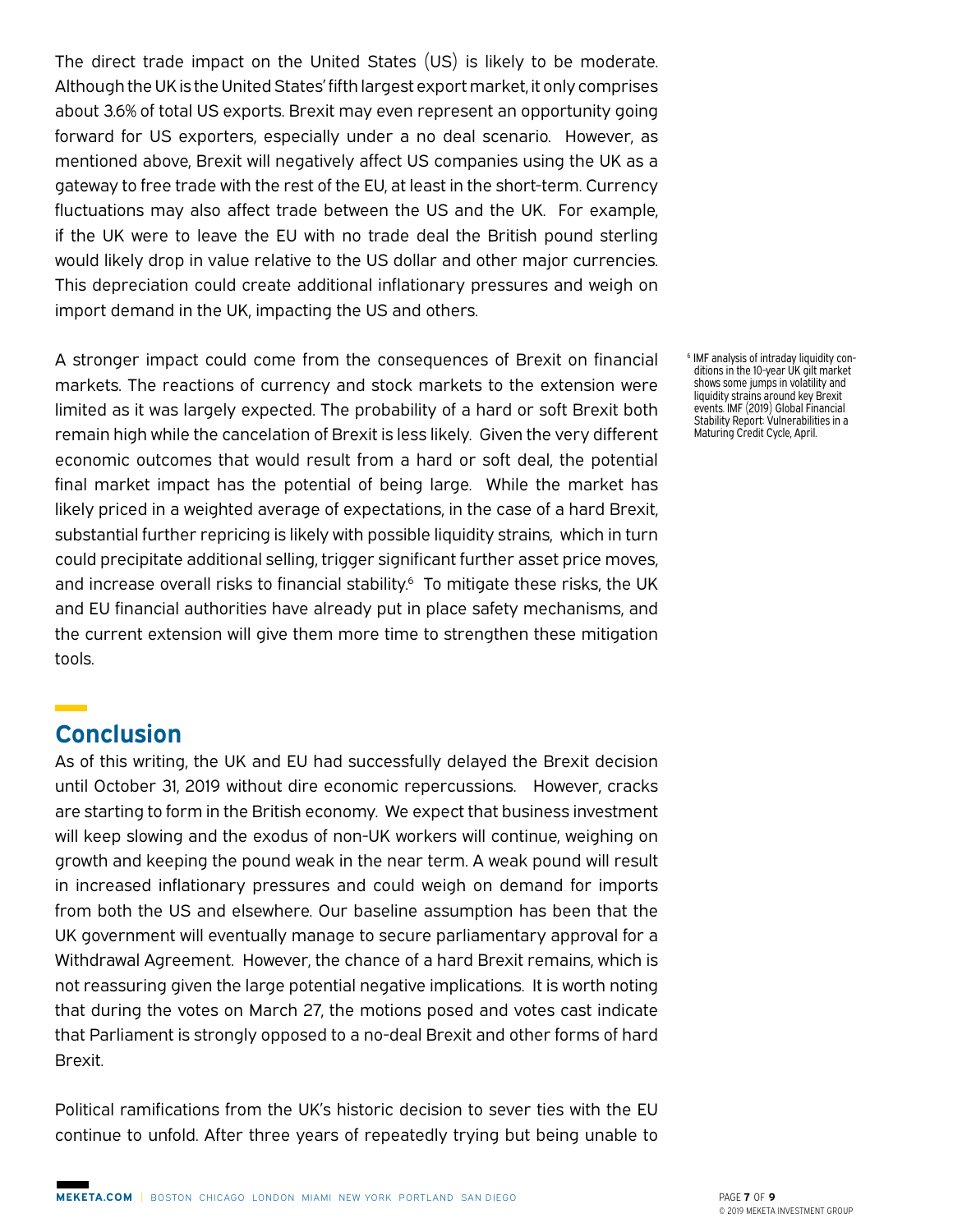negotiate a Withdrawal Agreement that the EU would accept and that could command the support of a majority of the UK Parliament, Prime Minister May capitulated on May 24, announcing that she would resign as leader of the Conservative Party effective June 7. Ms. May will remain as Prime Minister until the party chooses a new leader. At this time, the front-runner candidates to replace her are pro-Brexit, and it seems unlikely that any of them will be able to succeed where May failed given the current makeup of Parliament. However, a new general election or a second referendum could emerge between now and October 31, either of which could break the present deadlock. The UK electorate remains deeply divided, as shown by the results of the recent European Parliament elections, in which all EU members including the UK took part. The leading vote-getter in the UK was the unambiguously named Brexit party, but when taken together the parties that support Remain slightly outpolled those supporting Leave.

In terms of the actual total portfolio impact of the UK leaving the EU in a no-deal or hard Brexit scenario, we estimate it could be approximately a one-time loss of 0.5% to 0.6% of return, based on several assumptions.<sup>7</sup> Regardless, we do not recommend that investors sell their exposure to Developed ex. US assets as a tactic to avoid the potential loss even if the worst-case outcome were to occur. The expected impact for most US institutional investor portfolios is not large even in such a scenario, the proposed way to avoid it is drastic, and it is far from certain that the worst case will be realized, as all sides continue to have incentives to extend the deadline even further.

While this lengthy negotiation surely has many negative ramifications, there may be a silver lining in that Brexit has become a cautionary tale for other countries considering leaving the EU.

7 Assumes 10% of assets in Developed ex. US equity of which the UK is about 15%, or 1.5% of total assets. The Economist recently forecast a ~20% decline in the pound if the UK leaves with no-deal, based upon FX fluctuations that have occurred as the chance of reaching agreement has seemed more or less likely. Thus, the immediate impact from just the currency move would be -0.3%. There is additional impact from disruption to the UK economy, and to a lesser extent from a decline in the euro and disruption to the EU economies (which are collectively about 1/3rd of Developed ex. US equity). Accounting for the economic impact, we arrive at -0.5% to -0.6%.